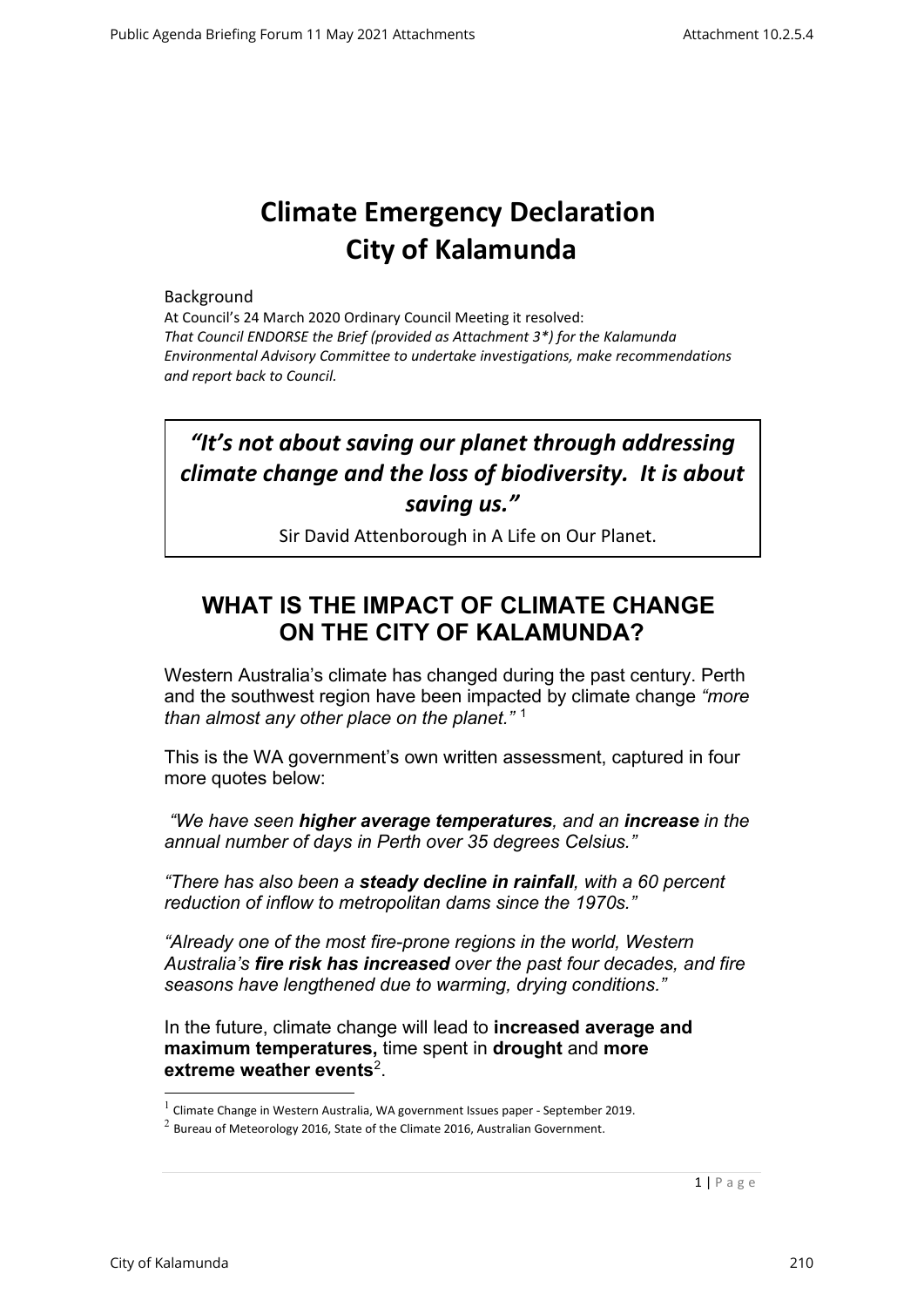"*Meanwhile, more severe heat waves and changing patterns of disease have the potential to affect the health and wellbeing of Western Australians, particularly the vulnerable."*

The City of Kalamunda is as prone to experiencing all these trends as any part of southwest WA. As a largely residential area, it will be vulnerable to rising temperatures that **concentrate heat** in urban areas, leading to the 'urban heat island effect.'

In places with few trees, bitumen roads, concentrated roofing and carparks, our City residents could experience temperatures 4 to 8 degrees higher than in shaded and 'non-hard' or vegetated surface areas.

GHD modelling for the City's draft *Urban Forest Strategy* shows the **potential rise in land surface temperatures** across the City if there is no change in approach.

Some cities have begun measuring the rise in heat island effect<sup>3</sup>. In Melbourne the urban heat island effect is measured at 4 degrees hotter than average; in West Adelaide about one-third of the suburban area is 2 degrees hotter.

At Henley Beach, in Adelaide, one of the most heavily tree-lined streets in the study area measured day time temperatures of 34°C while neighbouring exposed streets measured upwards of 42°C, a difference of  $8^{\circ}$ C.  $4^{\circ}$ 

And Perth? There have not yet been any such measurement studies, only GHD's Urban Forest Strategy modelling that suggests similar trends in our City. 5

So what would be the impact on the City of Kalamunda's residents? The medical profession states that global climate change is *"potentially the defining challenge to public health in the 21st century."* <sup>6</sup> It identifies the elderly and the very young as most vulnerable to the health effects of climate change.<sup>7</sup>

<sup>&</sup>lt;sup>3</sup> Mark Siebentritt, Growing cool cities – The role of irrigated green cover, presentation to workshops in Perth and other Australian cities, project managed by Edge Environment for Hort Innovation, December 2019

<sup>&</sup>lt;sup>4</sup> Western Adelaide Urban Heat Island Project<br><sup>5</sup> Urban Forest Strategy draft, City of Kalamunda

 $6$  Costello A, Abbas M, Allen A, et al. Managing the health effects of climate change: Lancet and University College London Institute for Global Health Commission.

<sup>&</sup>lt;sup>7</sup> https://www1.racgp.org.au/ajgp/2018/july/climate-change-and-the-public-health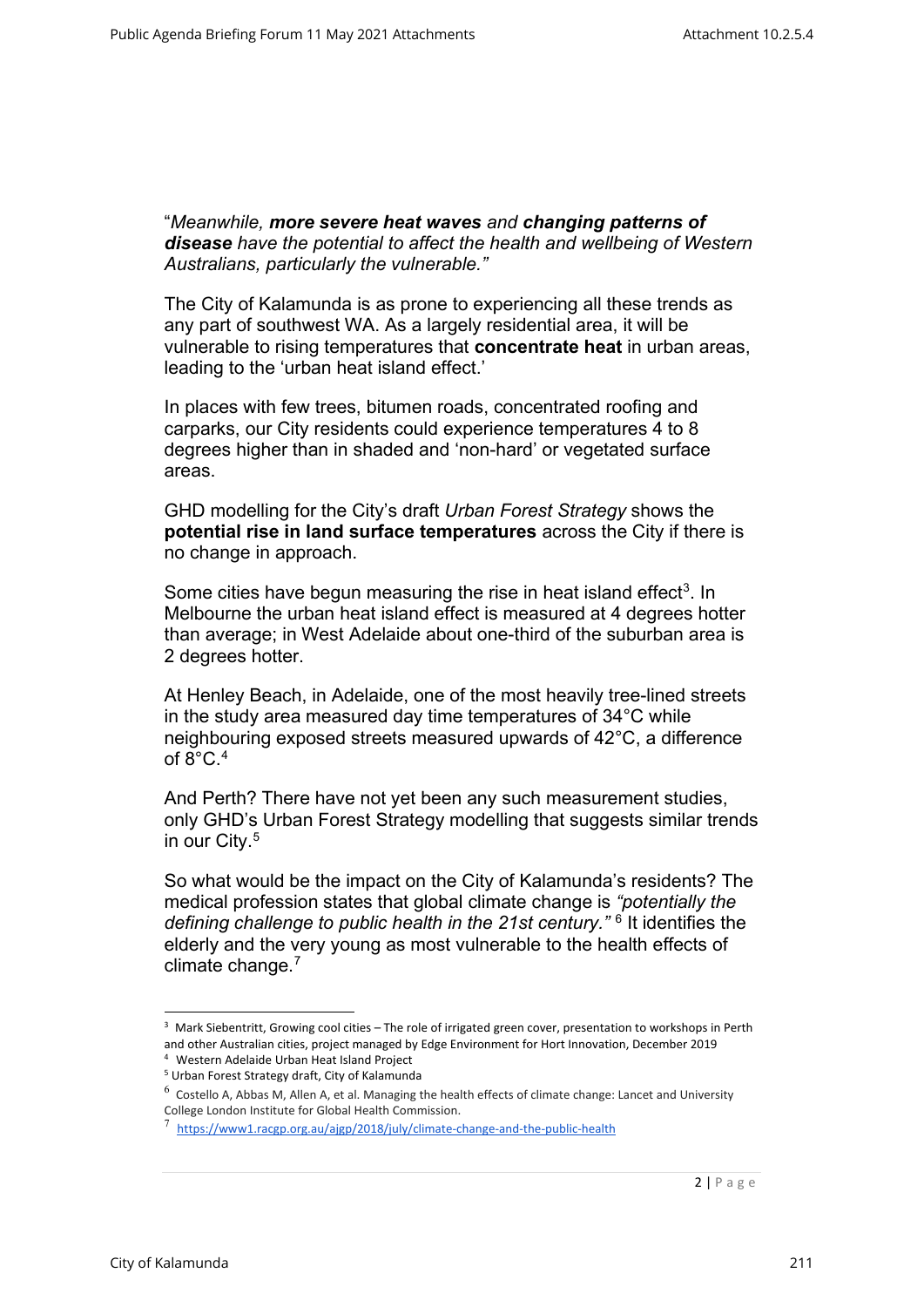The City has a high proportion of citizens who may be vulnerable if the urban heat island effect sets in. It has a higher proportion than the average in Greater Perth of babies and junior-school age children, and a higher proportion of older workers, retirees and seniors.8 **Older residents** are often living in and around Kalamunda township, while many **young families** have made their home in our foothills' suburbs. <sup>9</sup>

Those residents living in urban heat islands are likely to experience higher temperatures as more severe heat waves occur.

Globally, extreme heat kills more people than other natural hazards, with a 1 degree warming linked to a 2-5% increase in mortality. The comfortable temperature range for humans is 20 to 27 degrees Celsius and our tolerance runs out between 35 and 40 degrees.

Perth has experienced a 20% **fall in average rainfall** since the 1970s and fresh water **stream-flow has declined** much further.<sup>10</sup>

The Perth-Peel Plan records a 50 per cent decline in stream flows in 100 years. In the Perth Hills region, streams that once flowed year-round are now seasonal.<sup>11</sup> Further decline in rainfall, higher temperatures and groundwater level dropping below the creek bed are predicted to reduce stream flows further by as much as three-quarters.<sup>12</sup>

Having longer periods without any water in stream beds adversely affects our parks and reserves. The cost of water consumption will rise.

A warming climate means greater drying of forests and woodlands, greater leaf fall and a **bigger risk of bushfire**. The City may face a longer and more costly fire mitigation season.<sup>13</sup>

Other costs could include **higher insurance premiums.** After the last fires in the eastern states and the recent floods, insurance premiums went up.14

<sup>8</sup> https://profile.id.com.au/kalamunda/service-age-groups

<sup>&</sup>lt;sup>9</sup> It includes higher density residential areas of Forrestfield, Wattle Grove East, Maida Vale and High Wycombe  $10$  Water Corporation web-site. https://www.watercorporation.com.au/water-supply/rainfall-anddams/streamflow/streamflowhistorical

<sup>11</sup> Kevin Petrone and others, *Streamflow decline in southwestern Australia, 1950-2008*, Geographical Research Letters, 2010.

<sup>12</sup> Ian Smith and Scott Power, *Past and future changes to inflows into Perth (Western Australia) dams*, Journal of Hydrology: Regional Studies, November 2014.

<sup>&</sup>lt;sup>13</sup> Already the City has three people working full time all year in City-controlled properties, plus 4-5 contracted bushfire officers.

 $14$  The Australian Academy of Science states that if warming exceeds 3°C, it is likely that many properties may become effectively uninsurable because of their exposure to climate-related risks. It is calling on the government to accelerate Australia's transition to net zero greenhouse gas (GHG) emissions.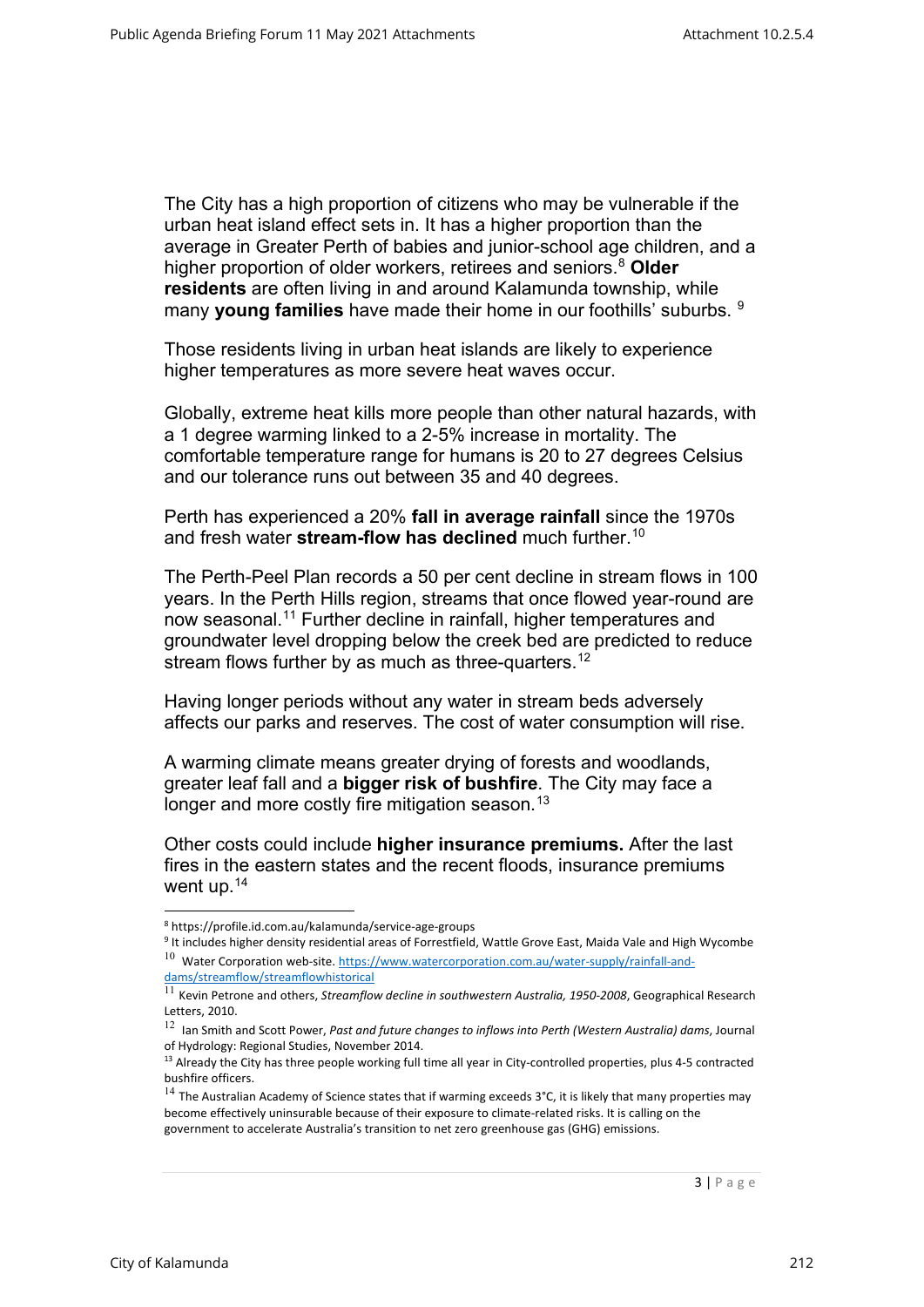Climate change causes **biodiversity loss** because even the most adaptive plants cannot adapt fast enough to rapid heat increase.

The City of Kalamunda is a key part of the Southwest Australia Ecoregion, one of only 34 biodiversity-rich hotspots in the world. It has more than 1500 plant species or 0.5 per cent of the world's plant population. The City has lost at least 70% of original vegetation and many **species are already threatened.**<sup>15</sup>

Our 'Home in the Forest' reputation and our rich sandplain nature reserves are at risk.

<sup>&</sup>lt;sup>15</sup> https://www.bibbulmuntrack.org.au/media/files/jewel\_of\_the\_australian\_continent\_1.pdf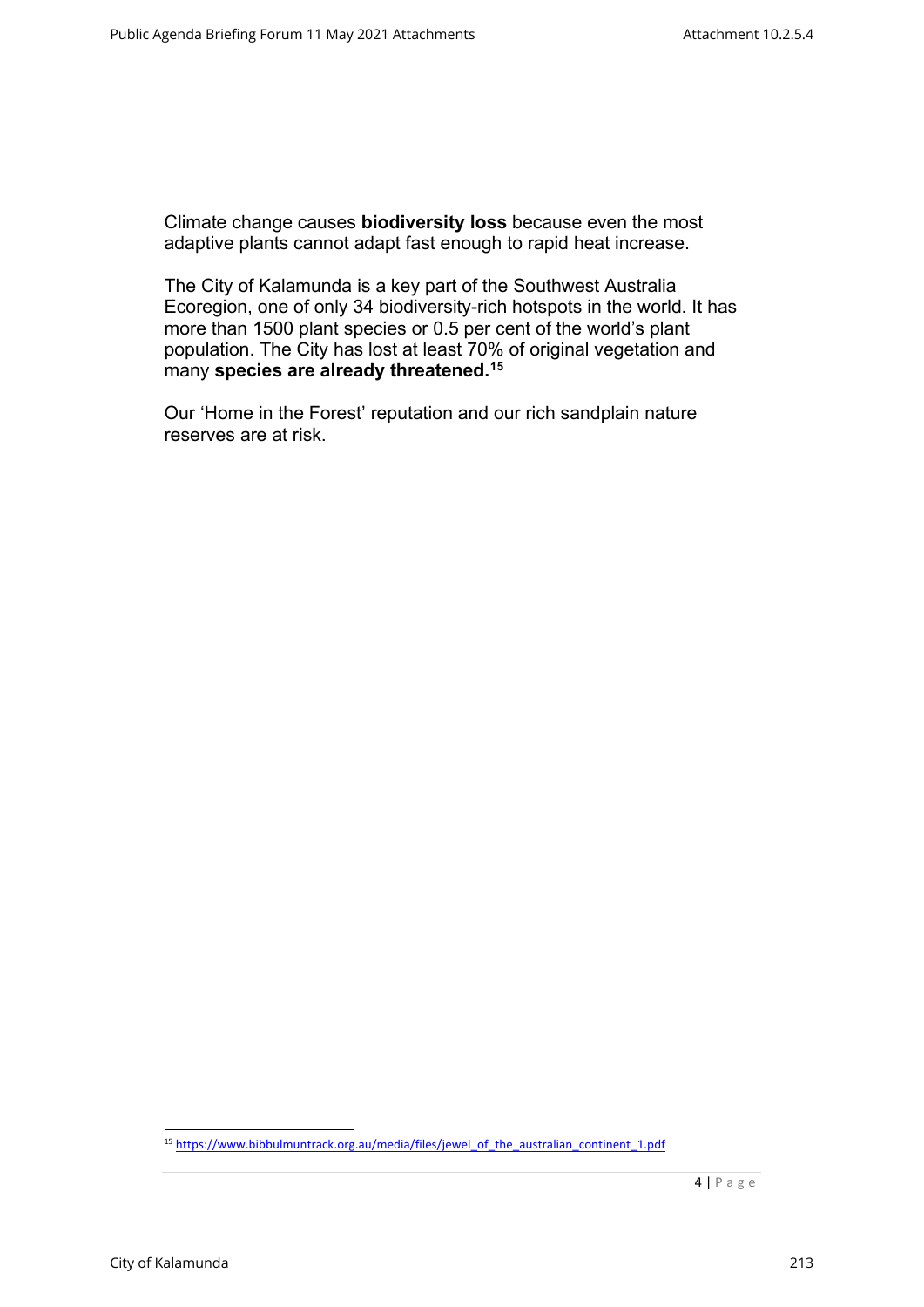#### **WHAT IS THE CITY OF KALAMUNDA DOING TO TACKLE CLIMATE CHANGE?**

Many of the City's actions currently in train have a clear linkage to climate change or form a response.

The **Local Environment Strategy** (LES) already speaks to Kalamunda becoming *"a carbon neutral City to address the impacts of climate change".16*

It has four actions –

- *determine the City's current greenhouse emissions footprint;*
- *reduce that footprint by reducing energy consumption and rationalise assets;*
- *investigate renewable power supply options; and*
- *recover and reuse natural resources.*

The **Environment and Land Use Strategy** has actions to address the problem, such as:

*8.2 Improve urban tree canopy cover to address urban heat island effect, water-sensitive urban design (WSUD) principles and biodiversity linkages*

The City's **bushfire approach is also a climate change strategy**. It has received State approval for its Bushfire Risk Management Plan which has mapped the City for fire risk and adopted a holistic and proactive approach to managing risks associated with the drying climate. Residential properties must meet minimum requirements for bushfire management.

The City is pursuing **innovative ways** to meet community expectations for well presented, irrigated playing fields despite threats to the continued use or increased use of groundwater in a drying climate.

The first managed aquifer recharge (MAR) and reuse project has proven successful.17 The City's draft **Non-potable Water Action Plan** proposes a second MAR along with water use efficiency measures for parks and playing fields.18

<sup>16</sup> Kalamunda Clean and Green Local Environment Strategy 2018-2028

 $^{17}$  The City of Kalamunda's award-winning managed aquifer recharge (MAR) project at Hartfield Park does this and then reclaims it for irrigating sports fields when needed. It received the Innovating for Sustainability Award from Australian Water Association in WA in 2017. Plan for dedicated injection bore designed to receive up to 230,000kl, but potentially capable of providing more than four times the volume of water originally planned.  $^{18}$  The draft Non-potable Water Action Plan was adopted by Council on 23 June 2020.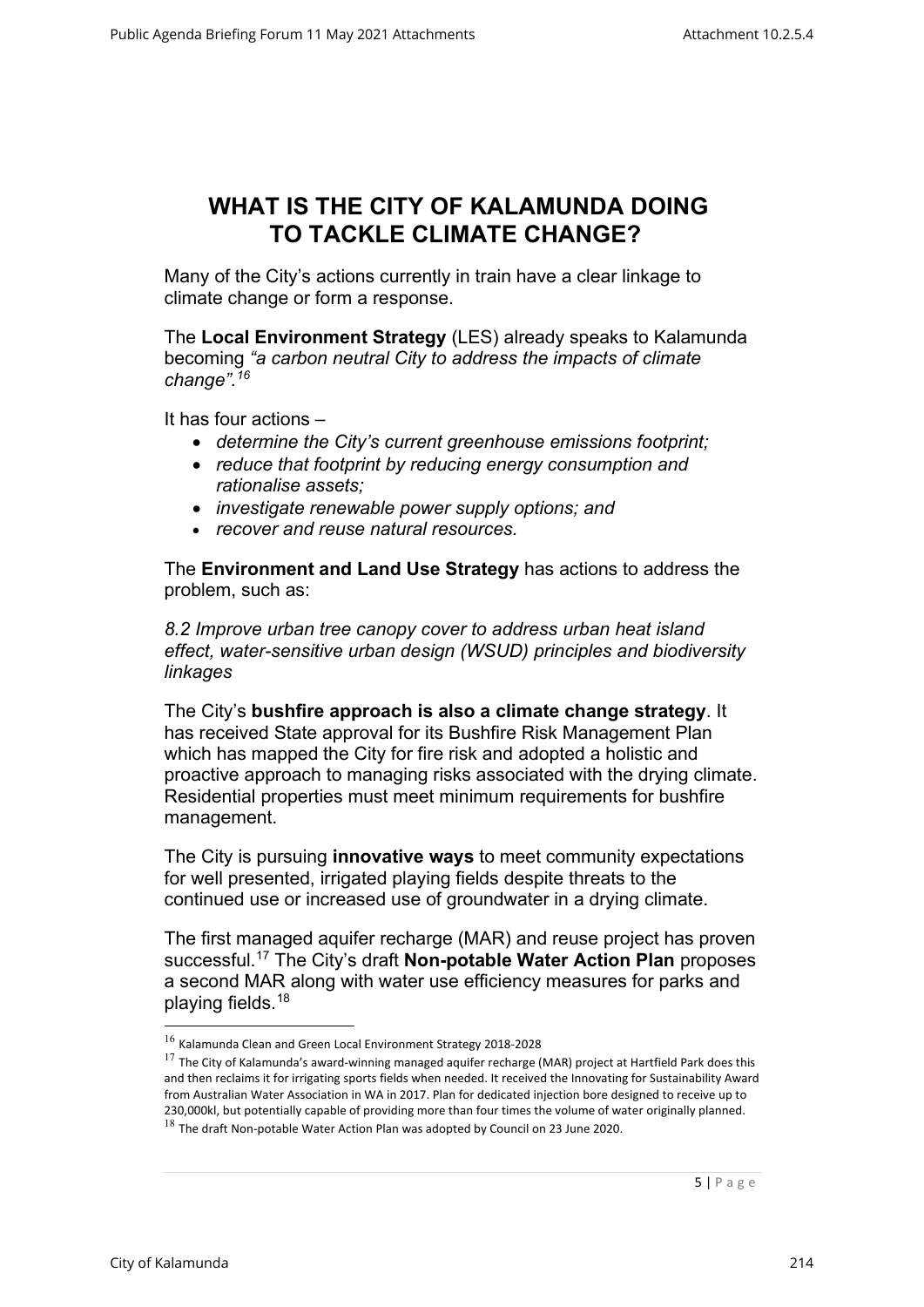Council will soon consider the draft **Urban Forest Strategy** which, if adopted, will be the key plan for addressing canopy cover to mitigate the heat island effect in urban environments.

The City has undertaken \$160,000 of new funding for **planting street trees** to reduce the heat island effect. So far in 2021, over 340 medium to large trees have been planted.

The City is currently seeking Expressions of Interest for industry partnership to develop **a large scale solar farm** aimed at reducing greenhouse gas generated electricity demand.19

If fully developed, it could offset the city's total carbon footprint of community buildings and street lighting/electricity.

In 2021, in partnership with Western Power, the City has also commenced projects that will see street lighting converted from lighting dependent on high greenhouse gas output to lower gas-emitting LED options,

The City has offset the \$6000 annual power bill of Kalamunda Amateur Drama Society Theatre by installing a PV system at the City's expense.

These various strategies and plans address climate change through mitigation in part and adaptation in a larger part.

The City's Waste Plan, now approved by State authorities, seeks to improve diversion from landfill to meet the statewide target of 70% less waste in landfill by 2025.

 $19$  Council is considering sponsoring a solar PV farm at Pioneer Park. At its 27 October 2020 OCM it accepted a feasibility report for an initial 800KW array.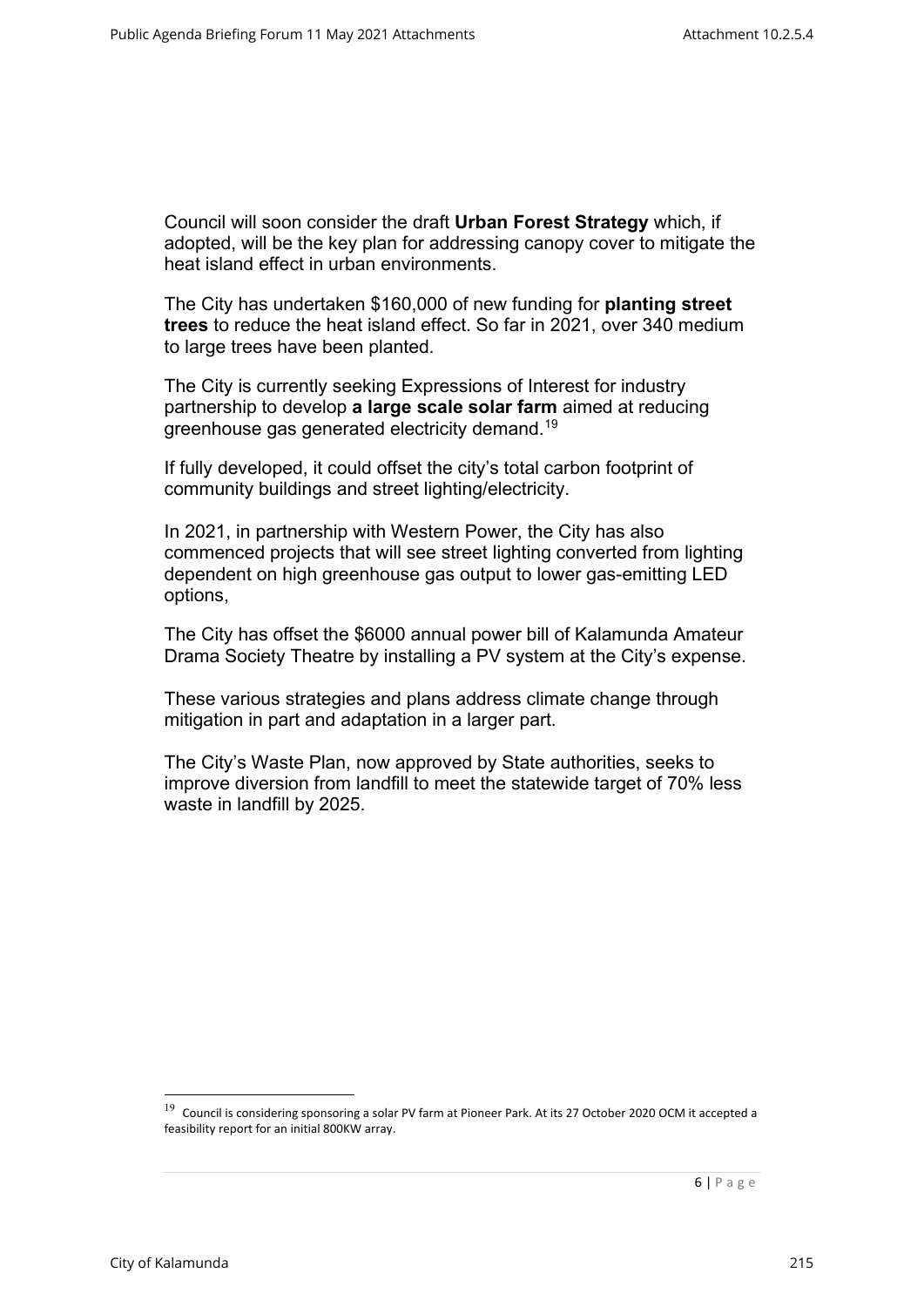### **WHAT MORE CAN THE CITY OF KALAMUNDA DO TO TACKLE CLIMATE CHANGE, WITHIN ITS RESOURCES?**

#### *"We do not want business to do anything different from their normal business. We want business to do their business differently."*

Kofi Annan<sup>20</sup> in his 2018 address to the MIT Sloan School (and to an earlier UN Sustainability Conference)

The City can develop and implement further actions contained in its Local Environment Strategy, Urban Forest Strategy, Biodiversity Strategy and ELUPS.

The City should adopt a timetable for **the City to become carbon neutral by 2050, but preferably earlier**. Nationally, local governments covering about half of Australia's population have committed to a target of net zero greenhouse gas emissions by 2050 or a similar target.

Of Australia's 57 largest LGAs, all are taking steps, half have such a target or compatible commitments, and four LGAs are already carbon neutral. The **City of Kalamunda is not yet one of these**, but it could:

- Commit to an **interim emission reduction** of 80% by 2030
- Develop energy usage technology for buildings that reduces our reliance on greenhouse gas generated power
- Switch **all street lighting** dependent on high greenhouse gas output to lower emitting gas LED options
- Increase its tree canopy cover target in the City by active planting that involves the community
- Reduce use of drinking water for irrigation and landscaping, and increase managed aquifer recharge projects.
- Support community-led initiatives to deal with climate change and apply for climate related funds to do this.<sup>21</sup>

The City can **set an example on emissions** directly through its own operations and can **influence its residents**.

<sup>&</sup>lt;sup>20</sup> Former UN Secretary General, joint recipient of the Nobel Peace prize and post UN duties ran a not-forprofit Foundation that advocated for tackling climate change.

 $21$ E.g. Future Drought Fund (\$5 billion) is available to support drought resilience measures, not just in agriculture but including new technology, better resource management and "community initiatives."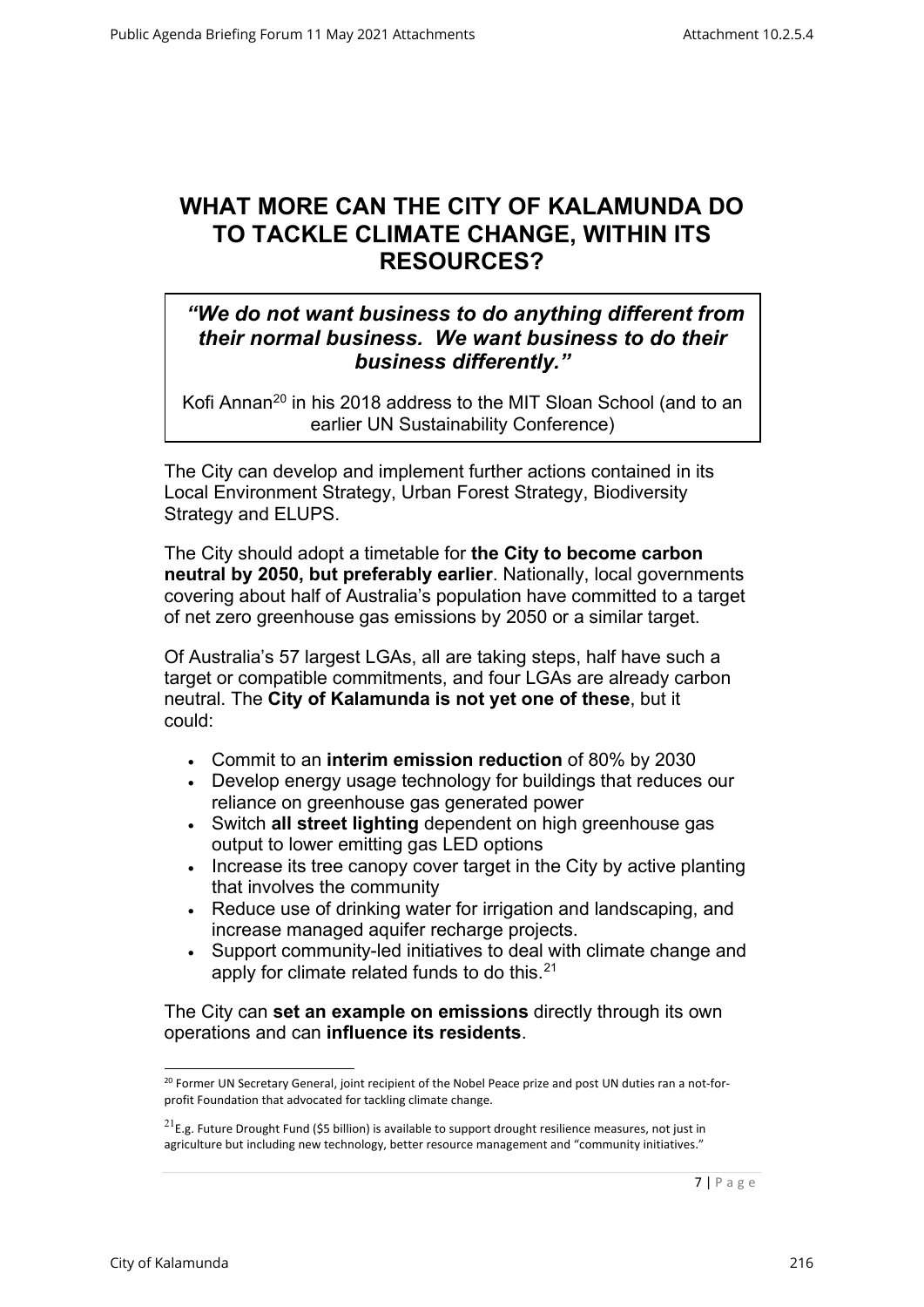Why is the latter so important? Because if you combine local government emissions and community emissions (100%), local government's contribution is only around 1% while the community's emissions comprise nearly 99% of the total.

Educating residents and offering **incentives to ratepayers** will help promote behavioural change.<sup>22</sup>

For example, the City can join other LGAs to encourage its community through policy and incentives like **installing EV charging stations** to encourage uptake by public and visitors (possibly in partnership with RAC). Council's own actions to reduce its 1% footprint could be to shift to Electric Vehicle use.<sup>23</sup>

It could offer resident **incentives for verge landscaping** that supports environmental outcomes like tree shade and vegetation cover to reduce heat sinks.<sup>24</sup>

The City could adopt **standards for energy-efficient design** for building and engineering requirements.25 It could encourage larger scale actions by commercial interests through planning policies and incentives. These may include Solar PV micro grids for light industrial and residential developments.26

Landfill produces methane and other gases harmful to our environment. Conserving resources could include **fast-tracking the FOGO recycle bins** and adopting recycled waste products. For example, mulch from recycled vegetation, crushed building materials for fill and road construction.

In summary, our City is taking steps to responsibly address the biggest environmental threat facing us in the 21<sup>st</sup> century. It can do much more,

<sup>&</sup>lt;sup>22</sup> The City's LOCAL ENVIRONMENT STRATEGY states as a goal: "Achieving carbon neutrality – community engagement and promotion of behavioural change."

<sup>&</sup>lt;sup>23</sup> The rural town of Katanning has two EV charging stations in its main street.

<sup>&</sup>lt;sup>24</sup> Possibly through the Water Corporation's Waterwise Verge Enhancement Scheme or equivalent.

 $25$  Australian Engineers, for example, have warned that impending climate breakdown and biodiversity loss "are the two most serious issues of our time." Engineering activities are connected with over 65% of Australia's Direct Greenhouse Gas Emissions. "As such, engineering teams have a responsibility to actively support the transition of our economy towards a low carbon future. This begins with honestly and loudly declaring a climate and biodiversity emergency."

 $^{26}$  Use of battery and local mini grid options as being developed through Western Power, Synergy and DevelopmentWA.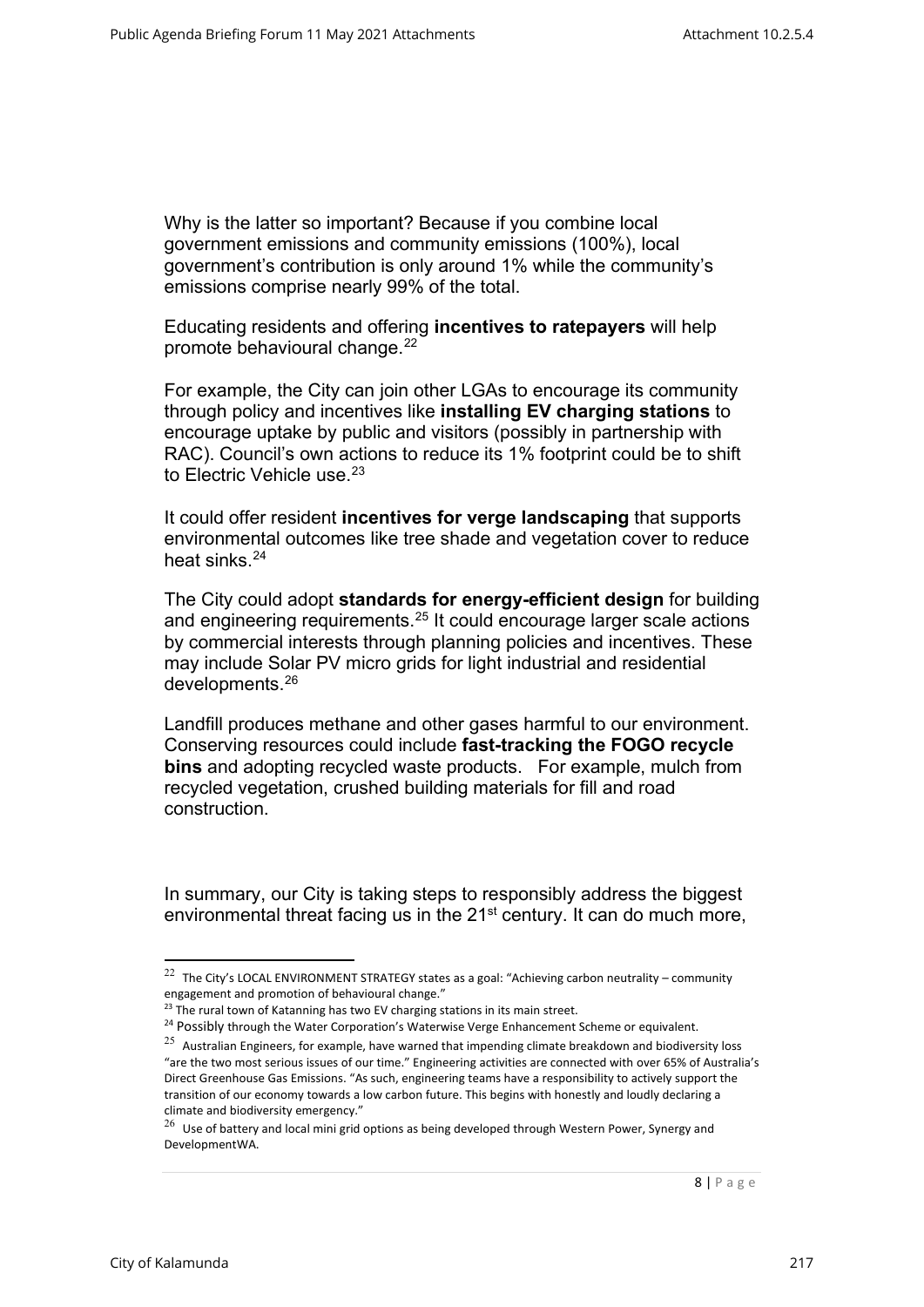starting with a declaration of solidarity with other local governments<sup>27</sup> that we face a Climate Emergency.



- **Declare a Climate Emergency**
- **Endorse the WALGA Climate Change Policy**
- **Sign the WALGA Local Government Declaration on Climate Change**
- **Council should develop specific Actions within its Corporate Business Plan addressing the issues noted within this report**

<sup>&</sup>lt;sup>27</sup> Our neighbouring Shire of Mundaring declared a climate emergency in December 2019.